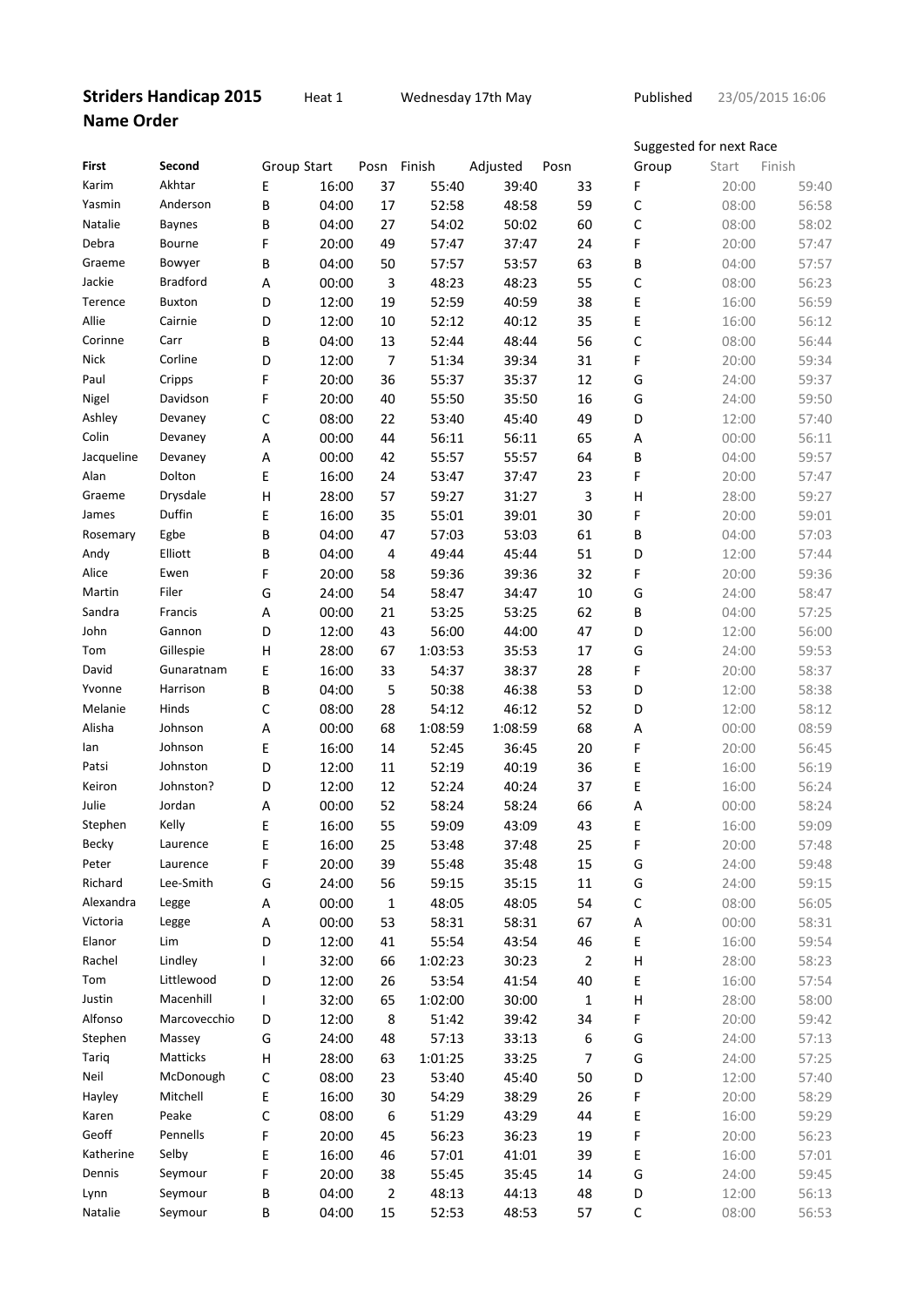| Peter     | Shew       | С | 08:00 | 9  | 51:51   | 43:51 | 45 | E | 16:00 | 59:51 |
|-----------|------------|---|-------|----|---------|-------|----|---|-------|-------|
| Michael   | Smaldon    | E | 16:00 | 18 | 52:58   | 36:58 | 21 | F | 20:00 | 56:58 |
| Alastair  | Smith      | G | 24:00 | 51 | 58:05   | 34:05 | 9  | G | 24:00 | 58:05 |
| Stephen   | Smith      | G | 24:00 | 59 | 59:42   | 35:42 | 13 | G | 24:00 | 59:42 |
| Carolyn   | Storey     | E | 16:00 | 34 | 54:55   | 38:55 | 29 | F | 20:00 | 58:55 |
| Sarah     | Sutherland | В | 04:00 | 16 | 52:57   | 48:57 | 58 | C | 08:00 | 56:57 |
| Rachel    | Tanner     | D | 12:00 | 31 | 54:33   | 42:33 | 42 | E | 16:00 | 58:33 |
| Richard   | Tanner     | E | 16:00 | 20 | 53:20   | 37:20 | 22 | F | 20:00 | 57:20 |
| Stephanie | Upton      | G | 24:00 | 61 | 1:00:09 | 36:09 | 18 | F | 20:00 | 56:09 |
| Simon     | Webster    | Н | 28:00 | 64 | 1:01:48 | 33:48 | 8  | G | 24:00 | 57:48 |
| Greg      | Williams   | Н | 28:00 | 60 | 59:47   | 31:47 | 4  | н | 28:00 | 59:47 |
| Zoe       | Williams   | E | 16:00 | 32 | 54:36   | 38:36 | 27 | F | 20:00 | 58:36 |
| Selena    | Wong       | D | 12:00 | 29 | 54:17   | 42:17 | 41 | E | 16:00 | 58:17 |
| Darren    | Woods      | Н | 28:00 | 62 | 1:00:37 | 32:37 | 5  | G | 24:00 | 56:37 |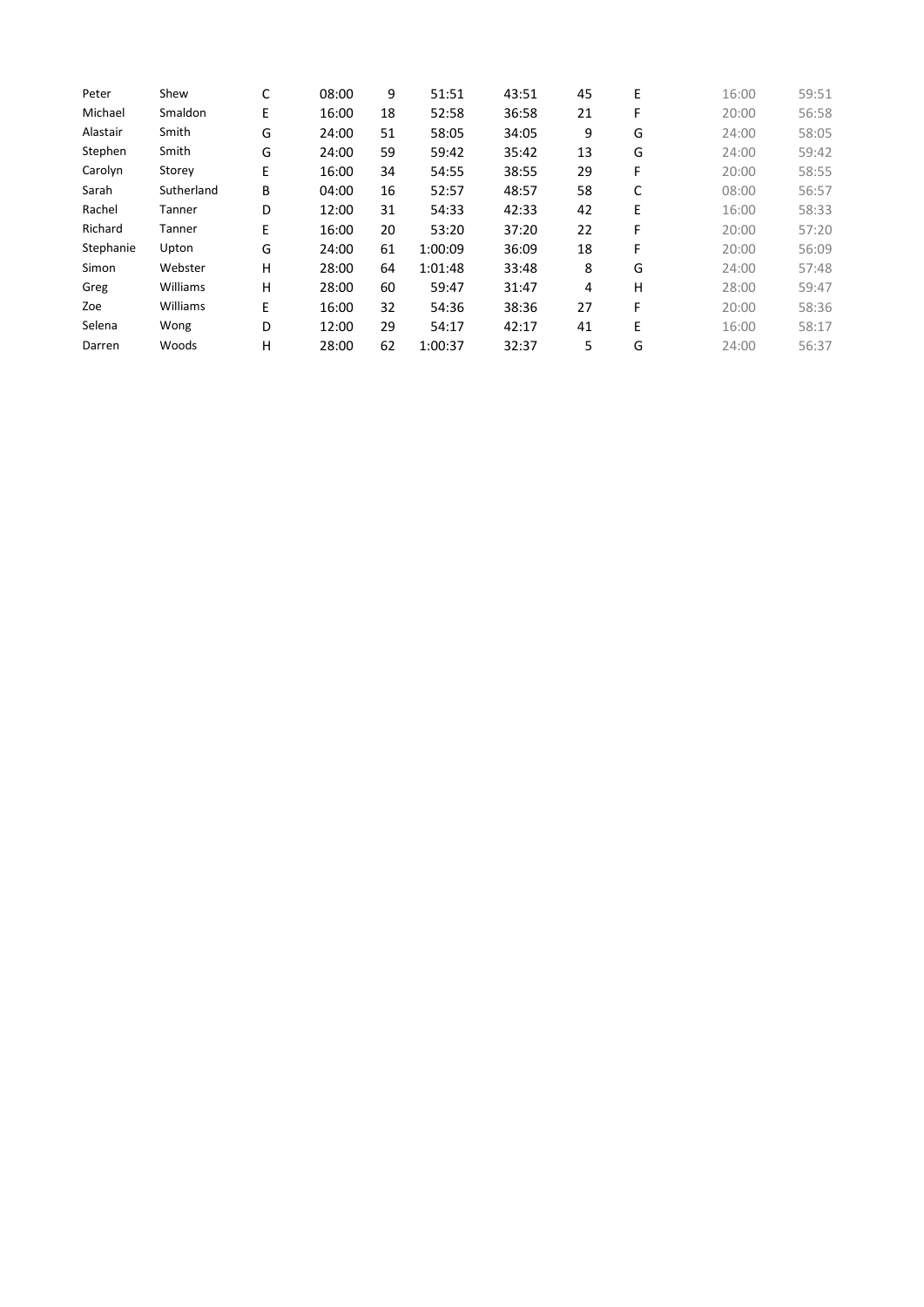|              |              |                    |       |                |             |          |                | Suggested fc |
|--------------|--------------|--------------------|-------|----------------|-------------|----------|----------------|--------------|
| <b>First</b> | Second       | <b>Group Start</b> |       |                | Posn Finish | Adjusted | Posn           | Group        |
| Justin       | Macenhill    |                    | 32:00 | 65             | 1:02:00     | 30:00    | $\mathbf{1}$   | Н            |
| Rachel       | Lindley      |                    | 32:00 | 66             | 1:02:23     | 30:23    | $\overline{2}$ | Н            |
| Graeme       | Drysdale     | $\mathsf{H}$       | 28:00 | 57             | 59:27       | 31:27    | 3              | Н            |
| Greg         | Williams     | $\mathsf{H}$       | 28:00 | 60             | 59:47       | 31:47    | 4              | Н            |
| Darren       | Woods        | H                  | 28:00 | 62             | 1:00:37     | 32:37    | 5              | G            |
| Stephen      | Massey       | G                  | 24:00 | 48             | 57:13       | 33:13    | 6              | G            |
| Tariq        | Matticks     | $\mathsf{H}$       | 28:00 | 63             | 1:01:25     | 33:25    | 7              | G            |
| Simon        | Webster      | Η                  | 28:00 | 64             | 1:01:48     | 33:48    | 8              | G            |
| Alastair     | Smith        | G                  | 24:00 | 51             | 58:05       | 34:05    | 9              | G            |
| Martin       | Filer        | G                  | 24:00 | 54             | 58:47       | 34:47    | 10             | G            |
| Richard      | Lee-Smith    | G                  | 24:00 | 56             | 59:15       | 35:15    | 11             | G            |
| Paul         | Cripps       | F                  | 20:00 | 36             | 55:37       | 35:37    | 12             | G            |
| Stephen      | Smith        | G                  | 24:00 | 59             | 59:42       | 35:42    | 13             | G            |
| Dennis       | Seymour      | F                  | 20:00 | 38             | 55:45       | 35:45    | 14             | G            |
| Peter        | Laurence     | F                  | 20:00 | 39             | 55:48       | 35:48    | 15             | G            |
| Nigel        | Davidson     | F                  | 20:00 | 40             | 55:50       | 35:50    | 16             | G            |
| Tom          | Gillespie    | H                  | 28:00 | 67             | 1:03:53     | 35:53    | 17             | G            |
| Stephanie    | Upton        | G                  | 24:00 | 61             | 1:00:09     | 36:09    | 18             | F            |
| Geoff        | Pennells     | F                  | 20:00 | 45             | 56:23       | 36:23    | 19             | F            |
| lan          | Johnson      | E                  | 16:00 | 14             | 52:45       | 36:45    | 20             | F            |
| Michael      | Smaldon      | E                  | 16:00 | 18             | 52:58       | 36:58    | 21             | F            |
| Richard      | Tanner       | E                  | 16:00 | 20             | 53:20       | 37:20    | 22             | F            |
| Alan         | Dolton       | E                  | 16:00 | 24             | 53:47       | 37:47    | 23             | F            |
| Debra        | Bourne       | F                  | 20:00 | 49             | 57:47       | 37:47    | 24             | F            |
| <b>Becky</b> | Laurence     | $\mathsf E$        | 16:00 | 25             | 53:48       | 37:48    | 25             | F            |
| Hayley       | Mitchell     | E                  | 16:00 | 30             | 54:29       | 38:29    | 26             | F            |
| Zoe          | Williams     | E                  | 16:00 | 32             | 54:36       | 38:36    | 27             | F            |
| David        | Gunaratnam   | E                  | 16:00 | 33             | 54:37       | 38:37    | 28             | F            |
| Carolyn      | Storey       | E                  | 16:00 | 34             | 54:55       | 38:55    | 29             | F            |
| James        | Duffin       | Е                  | 16:00 | 35             | 55:01       | 39:01    | 30             | F            |
| Nick         | Corline      | D                  | 12:00 | $\overline{7}$ | 51:34       | 39:34    | 31             | F            |
| Alice        | Ewen         | F                  | 20:00 | 58             | 59:36       | 39:36    | 32             | F            |
| Karim        | Akhtar       | E                  | 16:00 | 37             | 55:40       | 39:40    | 33             | F            |
| Alfonso      | Marcovecchio | D                  | 12:00 | 8              | 51:42       | 39:42    | 34             | F            |
| Allie        | Cairnie      | D                  | 12:00 | 10             | 52:12       | 40:12    | 35             | E            |
| Patsi        | Johnston     | D                  | 12:00 | 11             | 52:19       | 40:19    | 36             | E            |
| Keiron       | Johnston?    | D                  | 12:00 | 12             | 52:24       | 40:24    | 37             | E            |
| Terence      | Buxton       | D                  | 12:00 | 19             | 52:59       | 40:59    | 38             | E            |
| Katherine    | Selby        | E                  | 16:00 | 46             | 57:01       | 41:01    | 39             | E            |
| Tom          | Littlewood   | D                  | 12:00 | 26             | 53:54       | 41:54    | 40             | E            |
| Selena       | Wong         | D                  | 12:00 | 29             | 54:17       | 42:17    | 41             | E            |
| Rachel       | Tanner       | D                  | 12:00 | 31             | 54:33       | 42:33    | 42             | E            |
| Stephen      | Kelly        | E                  | 16:00 | 55             | 59:09       | 43:09    | 43             | E            |
| Karen        | Peake        | $\mathsf C$        | 08:00 | 6              | 51:29       | 43:29    | 44             | E            |
| Peter        | Shew         | $\mathsf C$        | 08:00 | 9              | 51:51       | 43:51    | 45             | E            |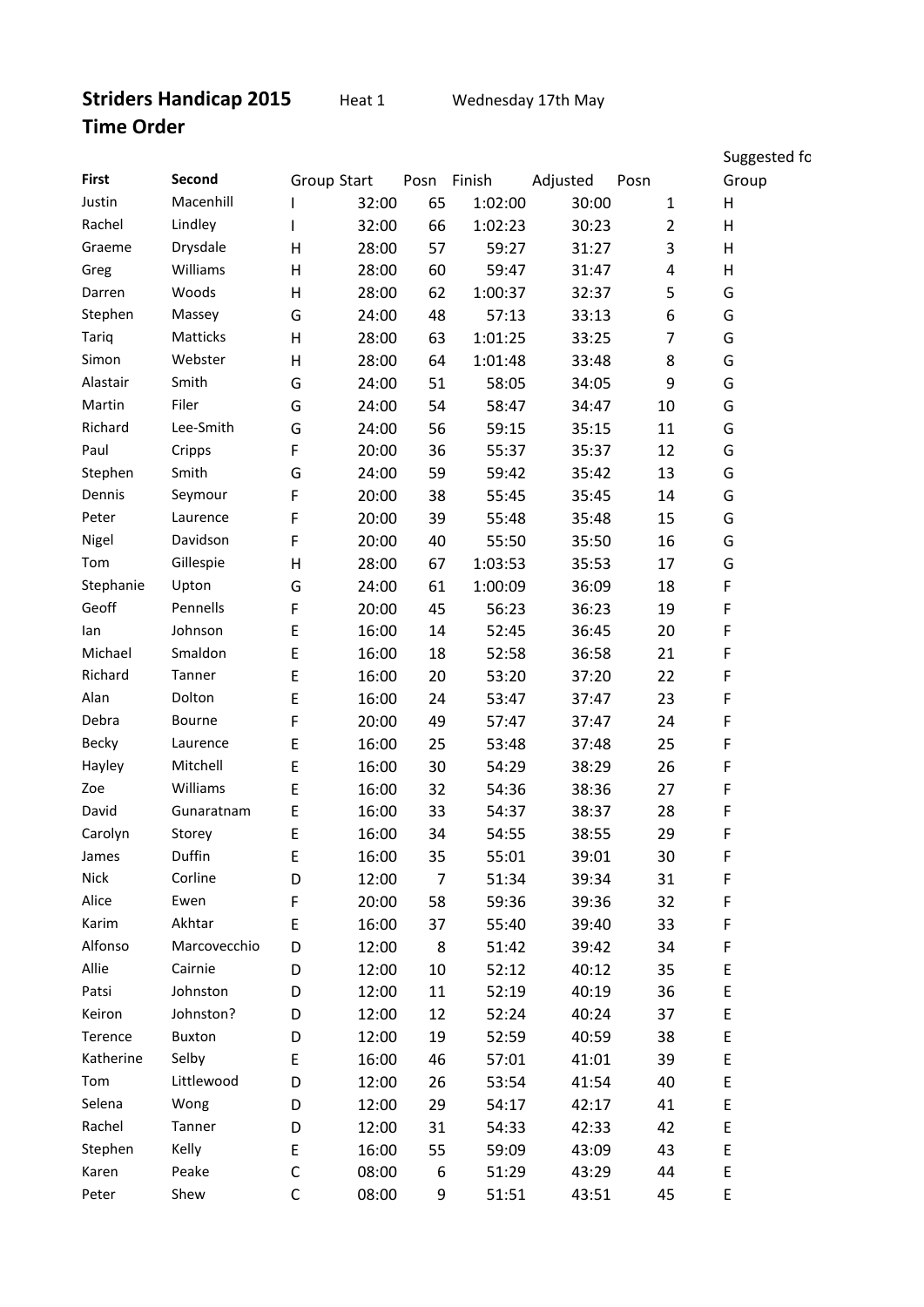| Elanor         | Lim             | D | 12:00 | 41             | 55:54   | 43:54   | 46 | E           |
|----------------|-----------------|---|-------|----------------|---------|---------|----|-------------|
| John           | Gannon          | D | 12:00 | 43             | 56:00   | 44:00   | 47 | D           |
| Lynn           | Seymour         | B | 04:00 | $\overline{2}$ | 48:13   | 44:13   | 48 | D           |
| Ashley         | Devaney         | C | 08:00 | 22             | 53:40   | 45:40   | 49 | D           |
| Neil           | McDonough       | C | 08:00 | 23             | 53:40   | 45:40   | 50 | D           |
| Andy           | Elliott         | В | 04:00 | 4              | 49:44   | 45:44   | 51 | D           |
| Melanie        | Hinds           | C | 08:00 | 28             | 54:12   | 46:12   | 52 | D           |
| Yvonne         | Harrison        | B | 04:00 | 5              | 50:38   | 46:38   | 53 | D           |
| Alexandra      | Legge           | А | 00:00 | $\mathbf{1}$   | 48:05   | 48:05   | 54 | C           |
| Jackie         | <b>Bradford</b> | А | 00:00 | 3              | 48:23   | 48:23   | 55 | C           |
| Corinne        | Carr            | B | 04:00 | 13             | 52:44   | 48:44   | 56 | C           |
| <b>Natalie</b> | Seymour         | B | 04:00 | 15             | 52:53   | 48:53   | 57 | $\mathsf C$ |
| Sarah          | Sutherland      | B | 04:00 | 16             | 52:57   | 48:57   | 58 | C           |
| Yasmin         | Anderson        | B | 04:00 | 17             | 52:58   | 48:58   | 59 | C           |
| Natalie        | <b>Baynes</b>   | B | 04:00 | 27             | 54:02   | 50:02   | 60 | C           |
| Rosemary       | Egbe            | B | 04:00 | 47             | 57:03   | 53:03   | 61 | B           |
| Sandra         | Francis         | A | 00:00 | 21             | 53:25   | 53:25   | 62 | B           |
| Graeme         | Bowyer          | B | 04:00 | 50             | 57:57   | 53:57   | 63 | B           |
| Jacqueline     | Devaney         | А | 00:00 | 42             | 55:57   | 55:57   | 64 | B           |
| Colin          | Devaney         | Α | 00:00 | 44             | 56:11   | 56:11   | 65 | A           |
| Julie          | Jordan          | A | 00:00 | 52             | 58:24   | 58:24   | 66 | A           |
| Victoria       | Legge           | А | 00:00 | 53             | 58:31   | 58:31   | 67 | Α           |
| Alisha         | Johnson         | Α | 00:00 | 68             | 1:08:59 | 1:08:59 | 68 | Α           |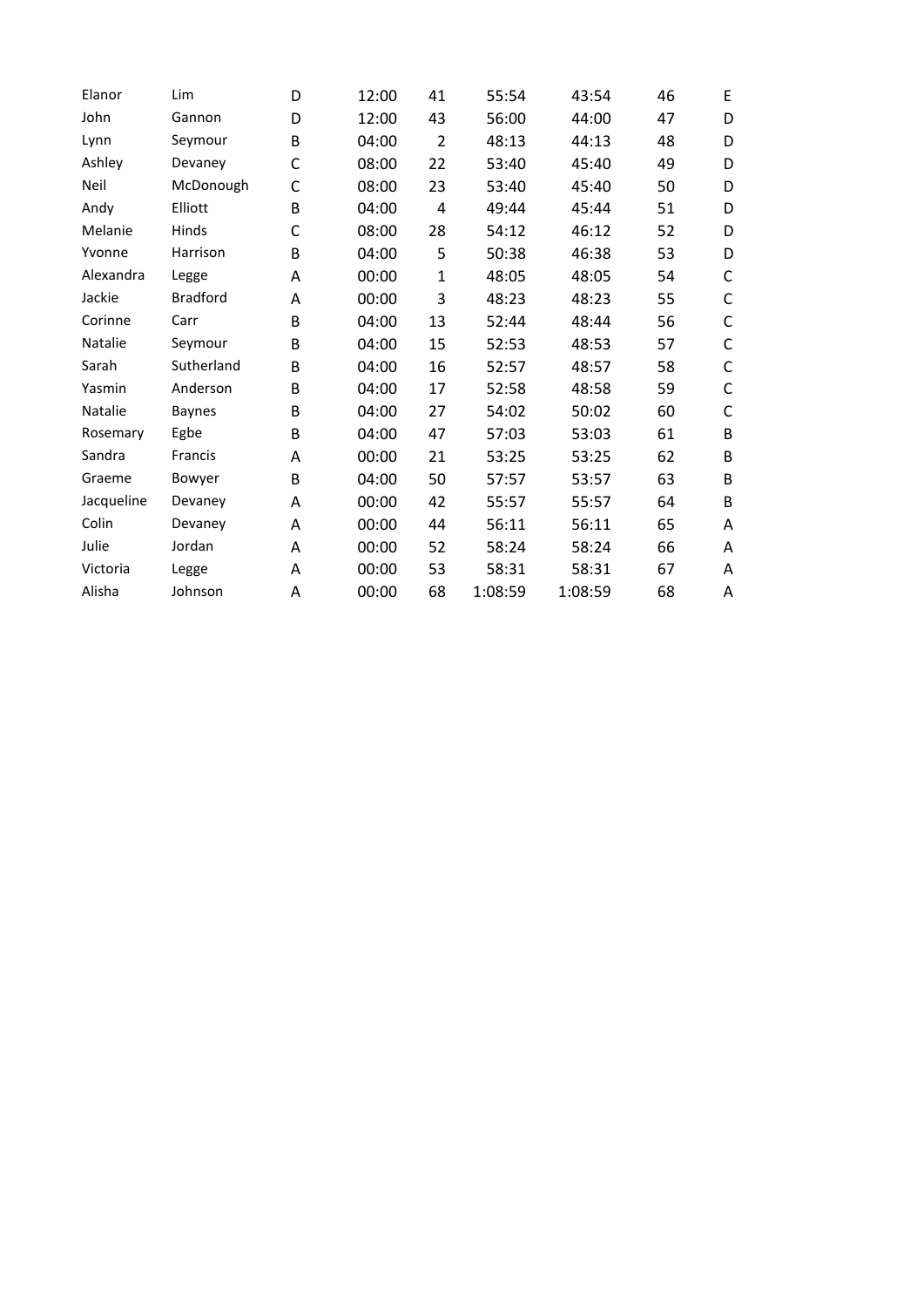## or next Race

Start Finish 28:00 58:00 28:00 58:23 28:00 59:27 28:00 59:47 24:00 56:37 24:00 57:13 24:00 57:25 24:00 57:48 24:00 58:05 24:00 58:47 24:00 59:15 24:00 59:37 24:00 59:42 24:00 59:45 24:00 59:48 24:00 59:50 24:00 59:53 20:00 56:09 20:00 56:23 20:00 56:45 20:00 56:58 20:00 57:20 20:00 57:47 20:00 57:47 20:00 57:48 20:00 58:29 20:00 58:36 20:00 58:37 20:00 58:55 20:00 59:01 20:00 59:34 20:00 59:36 20:00 59:40 20:00 59:42 16:00 56:12 16:00 56:19 16:00 56:24 16:00 56:59 16:00 57:01 16:00 57:54 16:00 58:17 16:00 58:33 16:00 59:09 16:00 59:29 16:00 59:51